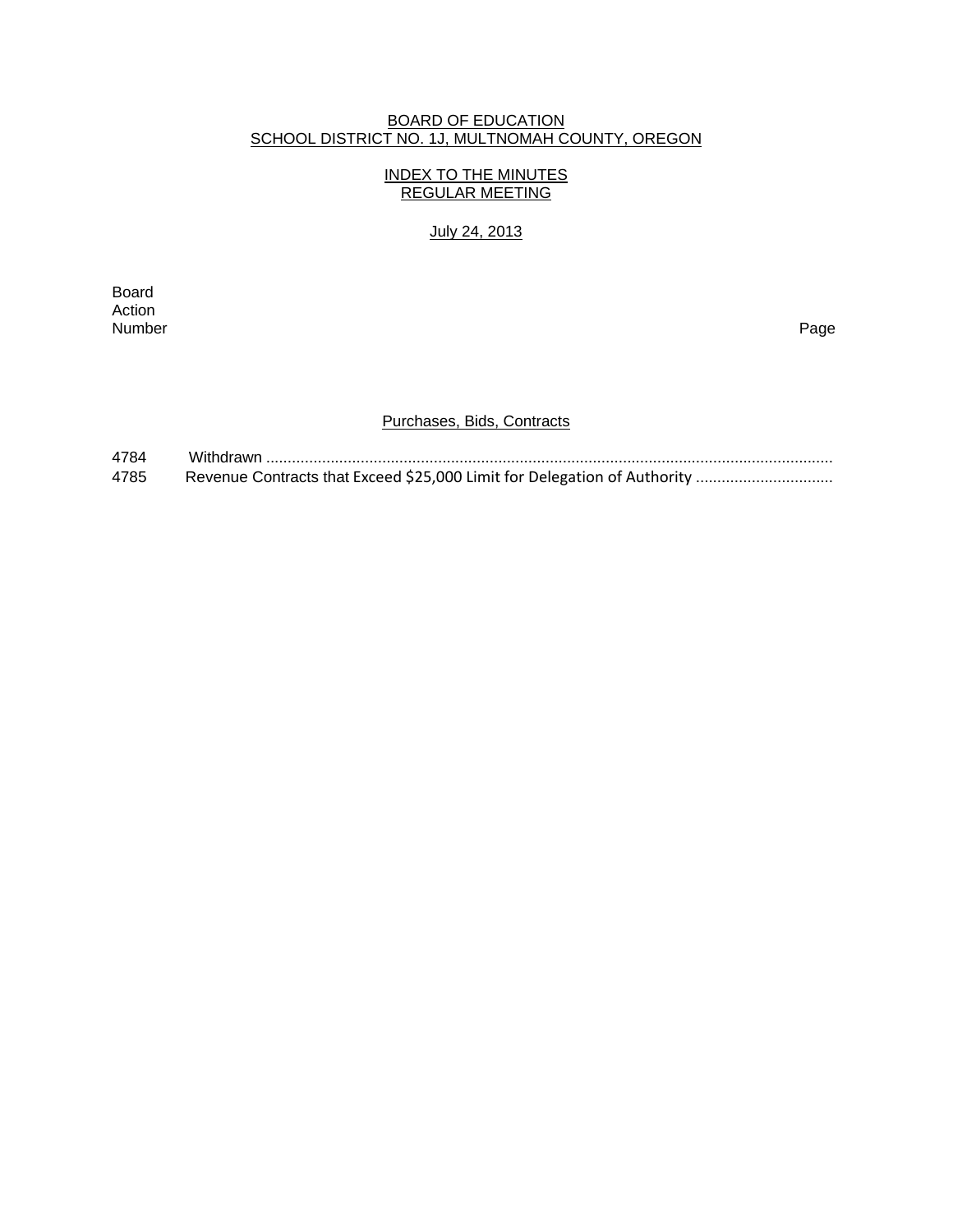### OFFICE OF THE BOARD OF EDUCATION SCHOOL DISTRICT NO. 1J, MULTNOMAH COUNTY, OREGON BLANCHARD EDUCATION SERVICE CENTER PORTLAND, OREGON

The Regular Meeting of the Board of Education came to order at 12:00pm (noon) at the call of Co-Chair Greg Belisle in the Board Auditorium of the Blanchard Education Service Center, 501 N. Dixon St, Portland, Oregon.

There were present: Pam Knowles, Co-Chair

Ruth Adkins Bobbie Regan - *absent* Tom Koehler - *absent* Steve Buel Matt Morton Greg Belisle, Co-Chair

Andrew Davidson, Student Representative

Staff Carole Smith, Superintendent Jollee Patterson, Board Secretary

### **ROOSEVELT AND FRANKLIN HIGH SCHOOL MODERNIZATION**

Co-Chair Belisle stated that the Board would be voting on the architects for the Franklin and Roosevelt High School Modernization program. Jim Owens, Executive Director of School Modernization, reviewed the written materials provided to the Board. The District received several excellent proposals for the architecture and engineering work for these projects and five firms were interviewed.

Director Buel asked what staff looks for when they review the firms; did they look at their projects and personalities. Mr. Owens responded that this is a qualifications based project – qualifications, capacity to do the work, supervise the sub-contractors, and planners, so we are also looking at the full team. In solicitation we identify the qualifications we are expecting to see evidence of. It was a difficult decision because all seven bidders were highly qualified.

Director Adkins questioned the overall master planning for high schools, as well as for specific high schools. Mr. Owens responded that we will master plan each high school and will coordinate during the process. For the remaining six schools, we will be establishing a master planning process. These design processes will be specific to each school, but we can use these for ideas when moving on to the remaining six schools. It also helps us sequence the other high schools, and that is part of the master planning work

Director Belisle asked how this project relates to the Ed Specs process. Mr. Owens responded that our work is very much about alignment, and this connects to work done to update long range facilities plan and the work we are currently doing on educational specifications. The work we are doing will describe what the vision from the Visioning Process is and will include middle schools, K-8, K-5, as well as high schools..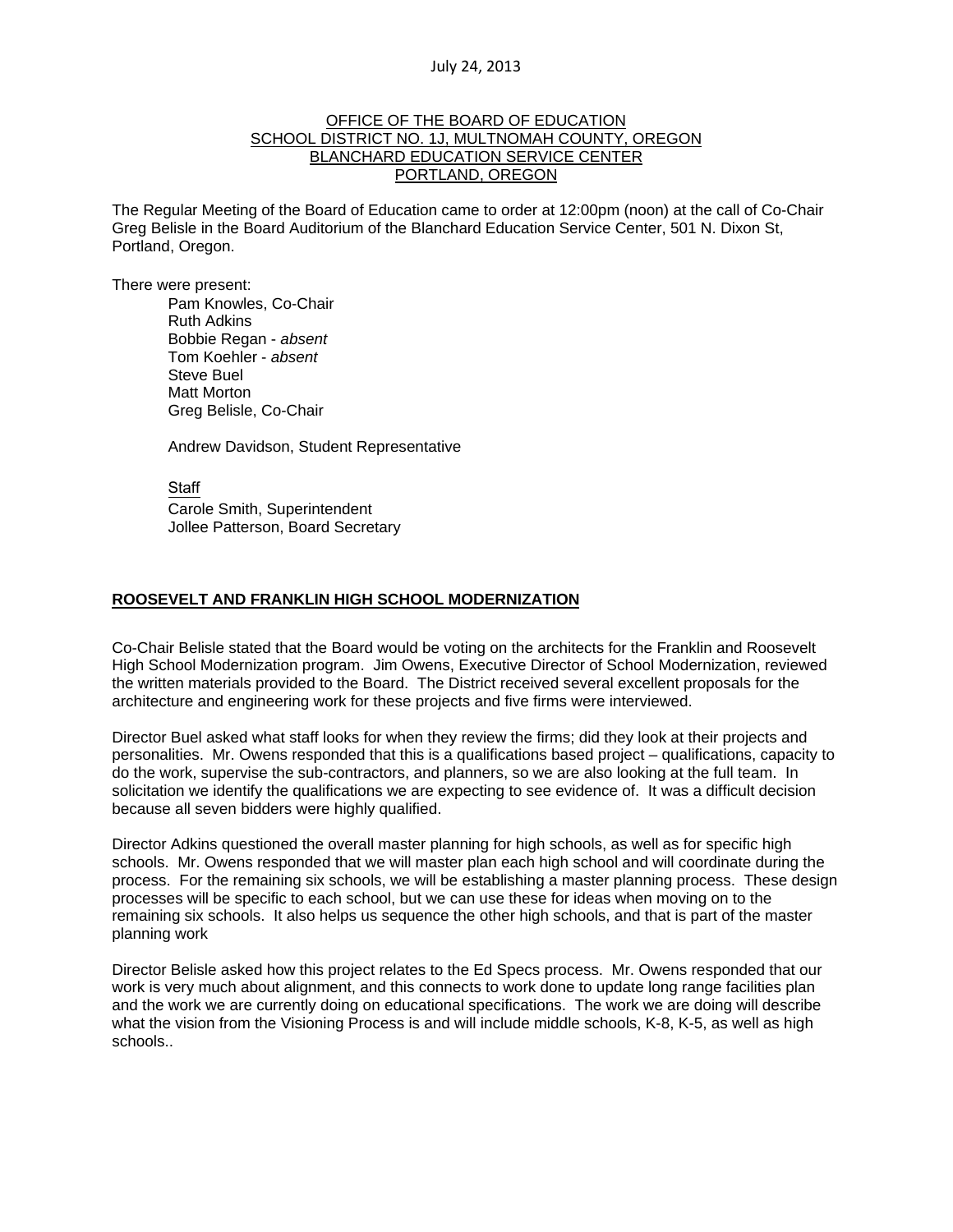## **BUSINESS AGENDA**

Jollee Patterson, Board Secretary, stated that Resolution 4784 was being withdrawn from the business Agenda.

Director Buel asked what the Columbia Regional program was. Superintendent Smith responded that PPS was the coordinating body to serve high needs students, we essentially serve as an ESD to provide services to students in many other districts. Director Buel questioned the grants with the Mt. Hood Regulatory Commission. Superintendent Smith responded that the grants are about our ability to enhance the use of technology, these specific ones are for specific schools. This is a grant program, so we are receiving dollars. In some cases, we need to provide funds as well, although perhaps not matching. This is an expansion of the iPad program. Melissa Goff, Director of Teaching and Learning, added that the grants are to complete the 1:1 (student to device) rollout. Digital transformation is to help increase on-line learning, which consists of a certified teacher who works with students on-line. They allow expanded access for students to multiple classes, or for students who have to work during the day. This is different than Synergy. Director Buel asked how this connects to overuse of computers for testing. Ms. Goff responded that this should help alleviate concerns about that. Director Buel questioned how we were controlling iPads that kids take home. Ms. Goff stated that we are working on this with the Mt. Hood Cable Commission. We want to be able to track whose iPad is with whom.

## **ADJOURN**

Co-Chair Belisle adjourned the meeting at 12:29pm.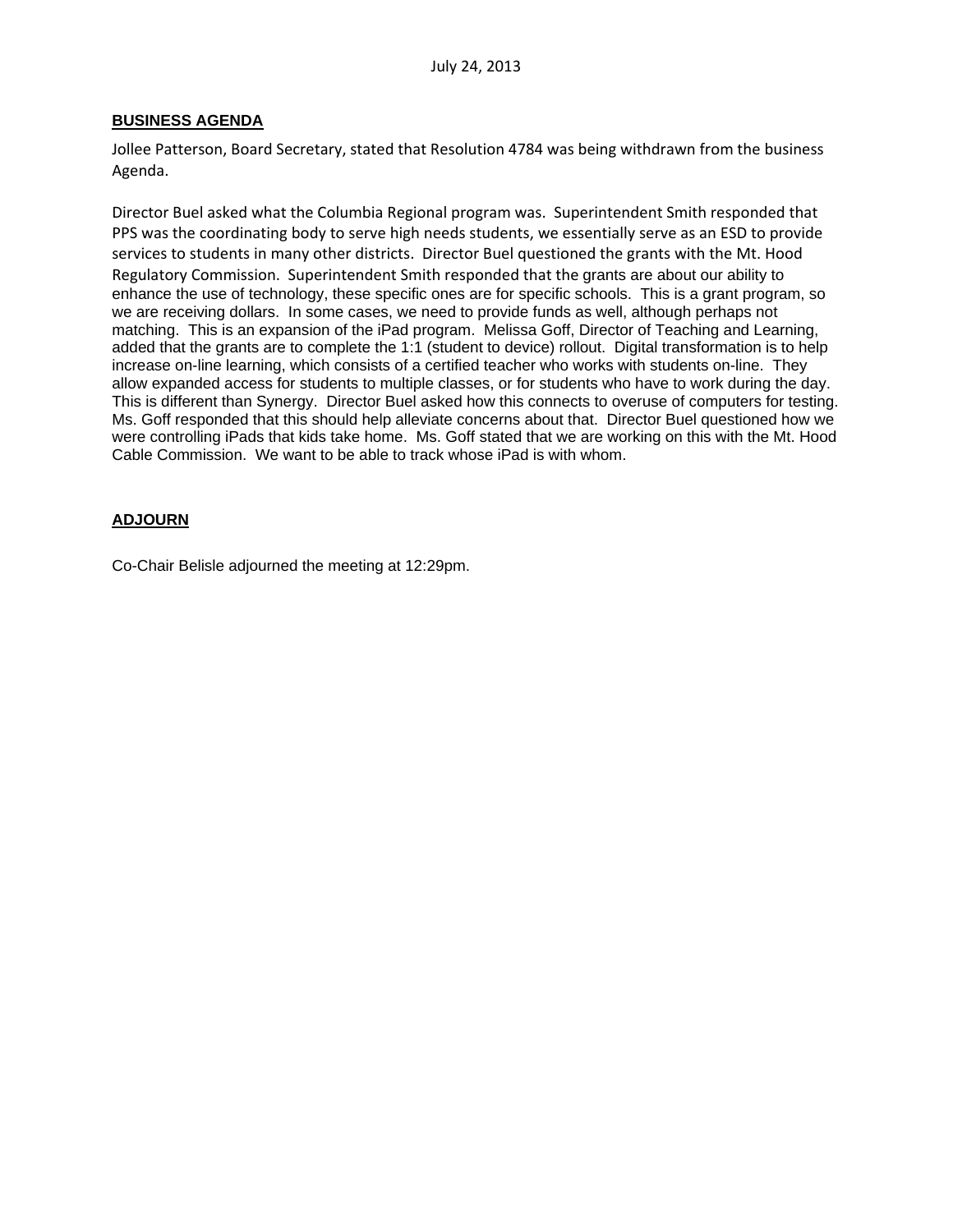## Purchases, Bids, Contracts

The Superintendent RECOMMENDED adoption of the following items:

### Numbers 4784 and 4785

Director Adkins moved and Director Knowles seconded the motion to adopt Resolution 4785. The motion was put to a voice vote and passed by a vote of 4-1 (yes-4, no-0, abstain-1 [Buel]; with Directors Regan and Koehler absent and Student Representative Davidson voting yes, unofficial).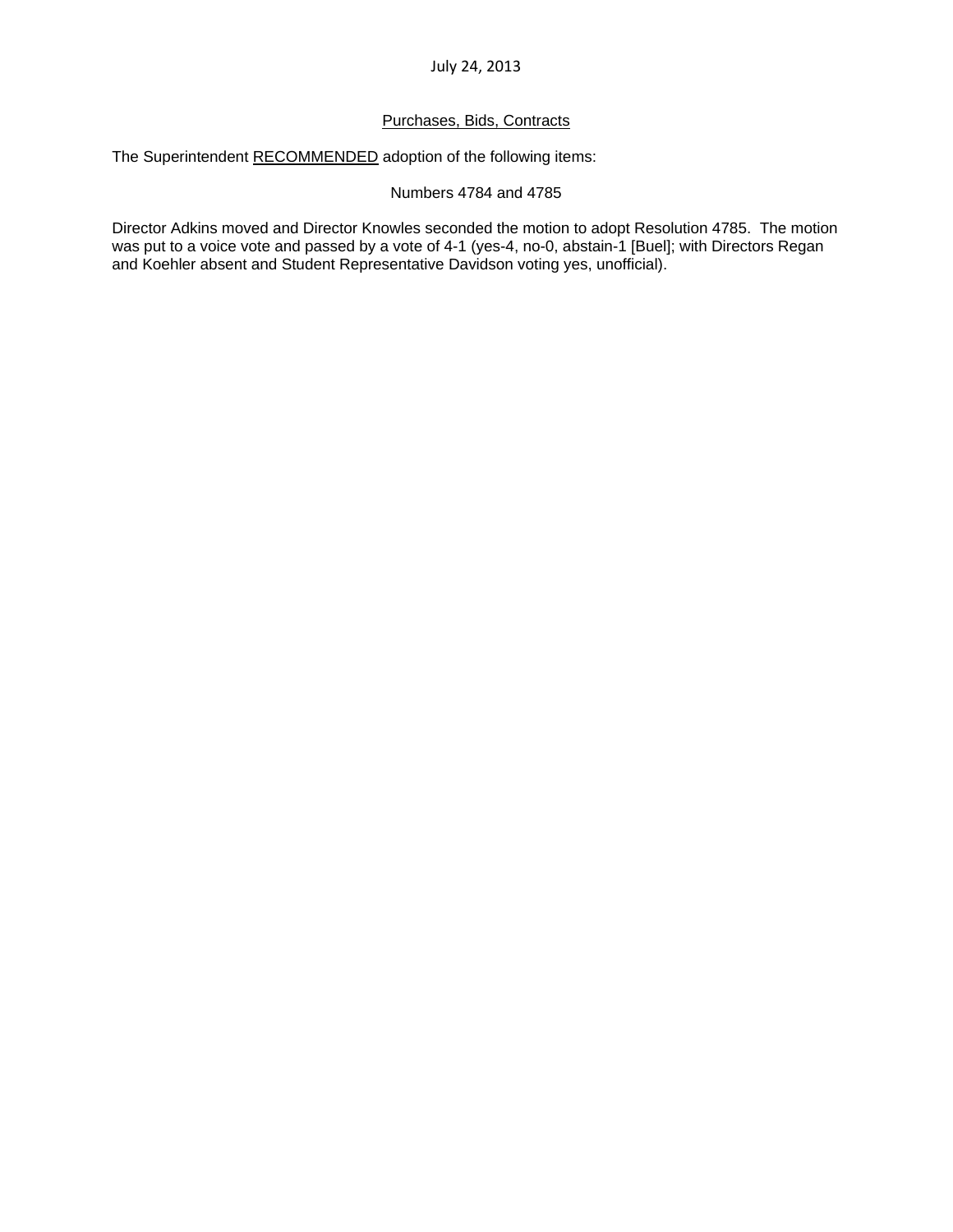# **RESOLUTION No. 4784**

**Withdrawn**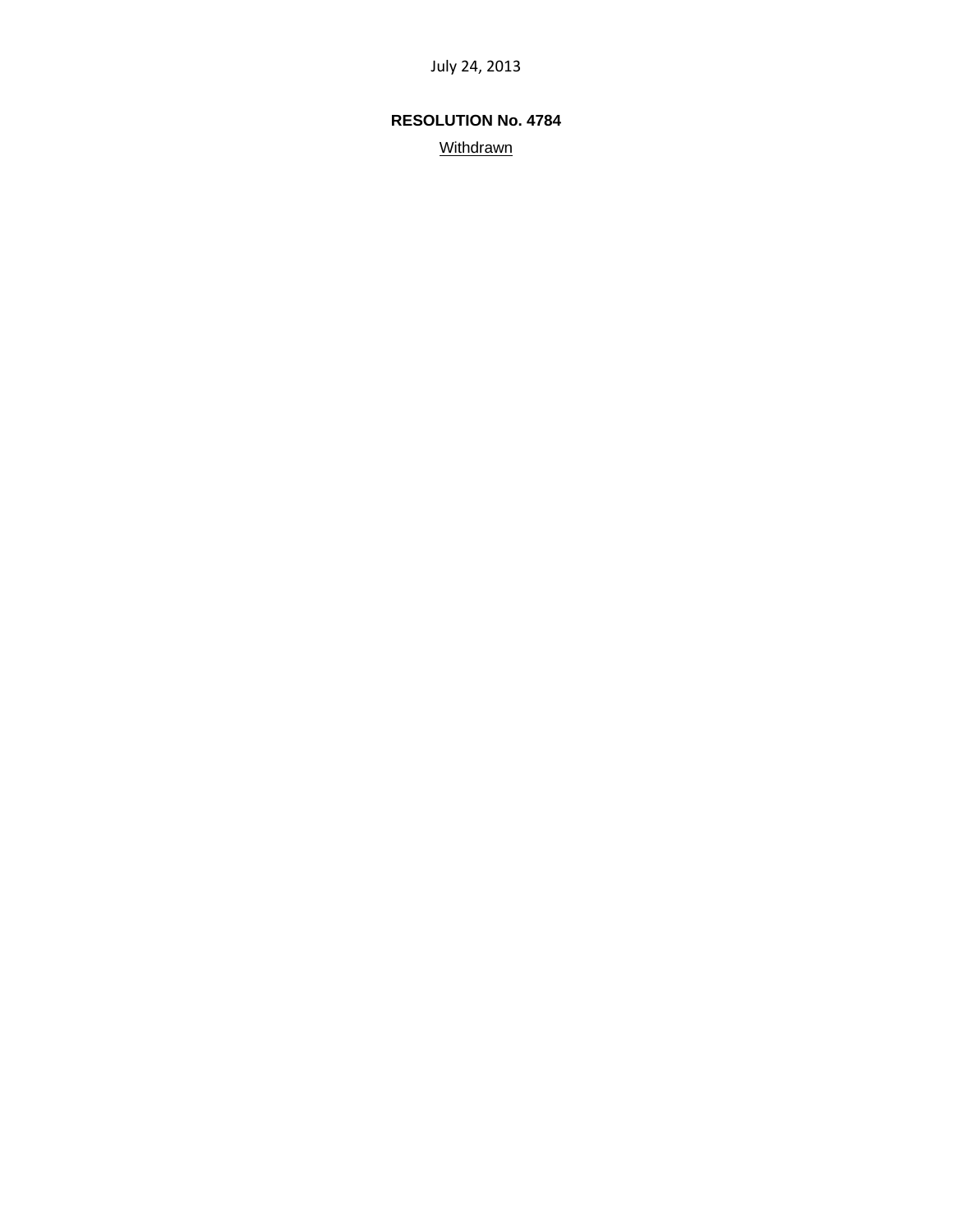## **RESOLUTION No. 4785**

### Revenue Contracts that Exceed \$25,000 Limit for Delegation of Authority

### **RECITAL**

Portland Public Schools ("District") Public Contracting Rules PPS-45-0200 ("Authority to Approve District Contracts; Delegation of Authority to Superintendent") requires the Board of Education ("Board") to enter into and approve all contracts, except as otherwise expressly authorized. Contracts exceeding \$25,000 per contractor are listed below.

### **RESOLUTION**

The Superintendent recommends that the Board approve these contracts. The Board accepts this recommendation and by this resolution authorizes the Deputy Clerk to enter into agreements in a form approved by General Counsel for the District.

### **NEW CONTRACTS**

#### No New Contracts

### **NEW INTERGOVERNMENTAL AGREEMENTS / REVENUE ("IGA/Rs")**

| <b>Contractor</b>                            | <b>Contract Term</b>              | <b>Contract Type</b>                                             | <b>Description of Services</b>                                                                                                                                                                                                                                                                                                                                                                     | Contract<br>Amount | Responsible<br>Administrator,<br><b>Funding Source</b>  |
|----------------------------------------------|-----------------------------------|------------------------------------------------------------------|----------------------------------------------------------------------------------------------------------------------------------------------------------------------------------------------------------------------------------------------------------------------------------------------------------------------------------------------------------------------------------------------------|--------------------|---------------------------------------------------------|
| Mount Hood Cable<br>Regulatory<br>Commission | 6/1/2013<br>through<br>12/31/2016 | Intergovernmental<br>Agreement/<br>Revenue<br>IGA/R 59948        | Franklin: Community Access<br>Capital Grant - Provide<br>funds for Freshman First, a<br>student centered.<br>personalized learning<br>environment designed to<br>empower students to<br>become active learners<br>through daily use of<br>individual digital devices.                                                                                                                              | \$225,815          | M. Goff<br><b>Fund 205</b><br>Dept. 9999<br>Grant G1309 |
| Mount Hood Cable<br>Regulatory<br>Commission | 6/1/2013<br>through<br>12/31/2016 | Intergovernmental<br>Agreement/<br>Revenue<br><b>IGA/R 59949</b> | Madison: Community<br>Access Capital Grant-<br>Provide funds for Freshman<br>First, a student centered,<br>personalized learning<br>environment designed to<br>empower students to<br>become active learners<br>through daily use of<br>individual digital devices.                                                                                                                                | \$193,479          | M. Goff<br><b>Fund 205</b><br>Dept. 9999<br>Grant G1308 |
| Mount Hood Cable<br>Regulatory<br>Commission | 6/1/2013<br>through<br>12/31/2016 | Intergovernmental<br>Agreement/<br>Revenue<br>IGA/R 59950        | District-wide: Community<br>Access Capital Grant-<br>Provide funds for Digital<br><b>Transformation Project</b><br>which will provide the<br>technical infrastructure to<br>support online learning,<br>implement a training<br>program for teachers<br>instructing in an on line<br>setting, and adapt<br>curriculum for online<br>learning with a focus on<br>addressing the achievement<br>gap. | \$420.472          | M. Goff<br><b>Fund 205</b><br>Dept. 9999<br>Grant G1306 |